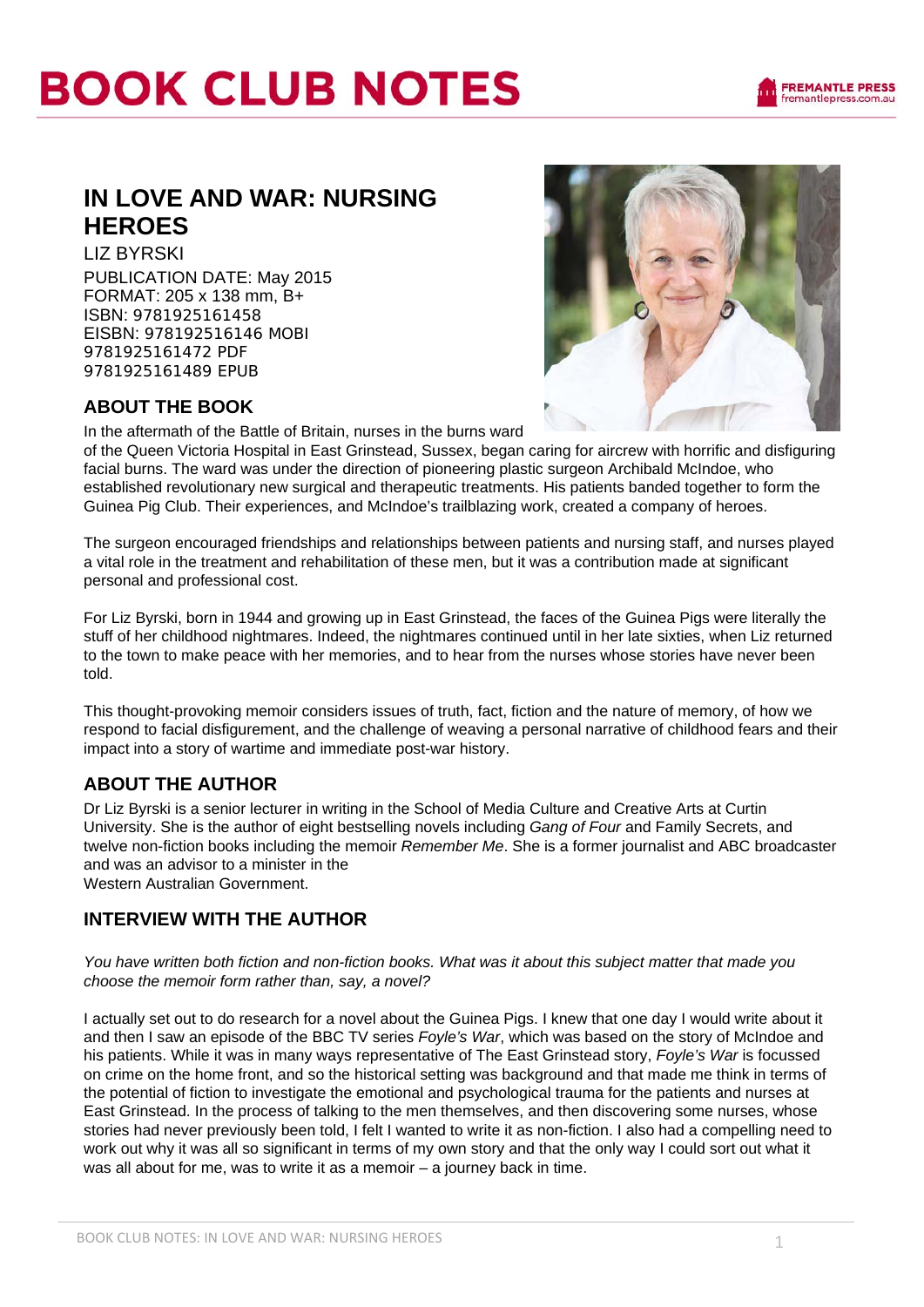# **BOOK CLUB NOTES**

*Your fascination / fear with the Guinea Pigs began when you were a child. Did your nightmares about them wax and wane across time? Why was it important to you to seek them out again?* 

It became increasingly important with age and with my growing interest in English social history between the 30s and the 60s. I came to feel that my sense of being haunted by the Guinea Pigs' faces had prevented me from appreciating that I had been a hairsbreadth from a fascinating corner of wartime history, so I wanted to know more, to try to understand what it was like for the people involved in this extraordinary medical/social experiment.

#### *Did you realise the extent to which the story you were researching would be such a personal one?*

I always knew it was personal but I hadn't been able to work out why. When I went back to England to do the research I realised that there were many themes in the story that made it personal for me, and that my questions, while initially about the Guinea Pigs and the nurses, were also just as much around ideas about memory and memorialisation, and about the England of the period, as they were about the Guinea Pigs.

#### *What was the most difficult aspect for you of researching this story? Did you encounter unexpected moral conundrums when interviewing your subjects, and again later when writing about them?*

The most concerning issues for me were those of representation. How could I write about things, which today would be deemed unacceptable, without being judgemental from a 21<sup>st</sup> century feminist perspective? As a 70s feminist, how could I handle the expectations and treatment of women without detracting from the extraordinary courage and dignity of the Guinea Pigs? How could I peel back the memorialisation of heroes to expose memory and what other aspects of the story it might reveal? I was completely taken aback by the conflicting emotions that it raised for me in terms of what was unacceptable in the 40s and 50s of my childhood, and the questions I needed to ask to uncover the stories decades later.

#### *Have you written the book you thought you were going to write? What has surprised you in this journey?*

Yes and no! I never end up writing the book I plan to write because it always changes in the writing, and in this case it took me literally years longer than I anticipated because I was still trying to work out what it was all about for me. The big thing was getting to grips with the impact of war on someone who has no conscious memory of it. That, and what I learned about my own family, was not only surprising but also extremely significant for me, and it has become even more significant since I finished the book.

#### *Would you have written this book if you knew how much it was going to ask of you?*

Yes, I think I would. I have always worked things out by writing about them, so I think I always knew that at some time I was going to write about the Guinea Pigs. What I didn't know was what that represented or what it would reveal, I just knew that it was something I needed to do because there was something I had to learn from it, and I could no longer resist that imperative. I still think there are layers that I haven't uncovered and that now, having written it, I would like to write the Ward III story as fiction.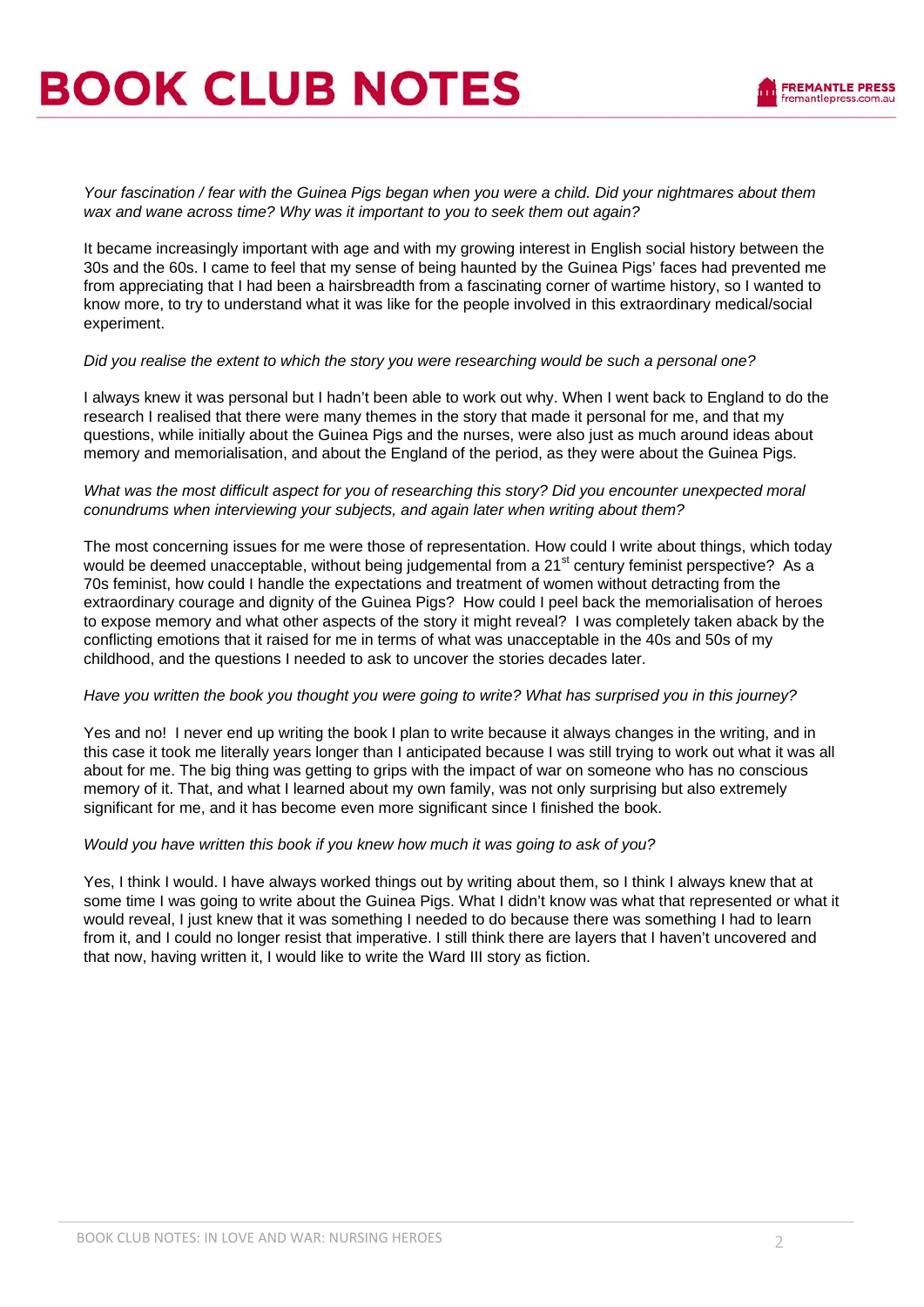#### **DISCUSSION QUESTIONS**

- 1. How do you think the act of writing this book (including all the researching, interviewing, compiling, reflecting) has assisted the author in shifting the way she felt – and feels – about the Guinea Pigs?
- 2. What were the greatest difficulties or obstacles the returned airmen had to face following their injury?
- 3. Why do you think faces and the cues they give us are so important to humans as social beings?
- 4. What can we learn from this book about judging a person by how they look? Is it possible to avoid this?
- 5. Do you think that McIndoe placed his nurses in a compromising situation in asking them to 'do their bit for the war'? Did they have a choice in obeying him?
- 6. What do you think the personal toll on the nurses may have been in this work environment?
- 7. What kind of person (patient and nurse) would be best equipped to deal with the QVH environment? Which would be the most vulnerable?
- 8. What do you think of McIndoe's approach to rehabilitation?
- 9. Was McIndoe's hospital a product of its time? Could such a social experiment be conducted nowadays?
- 10. What support do we have now for those returning injured from war? What support do we have for those nursing them?
- *11.* Why is it so difficult for Liz Byrski to begin to write this book? What is it about the F. Scott Fitzgerald quote (p. 202) that gives her clarity she needs to begin to write: *He wanted to care, and he could not care. For he had gone away and he could never go back anymore. The gates were closed, the sun was down, and there was no beauty left but the gray beauty of steel that withstands all time. Even the grief he could have borne was left behind in the country of youth, of illusion, of the richness of life, where his winter dreams had flourished.*
- 12. What role does Liz's friend Evelyn play in this story? What is her importance to the narrator?
- 13. How is it possible to feel strongly and instantly connected to a stranger, as the author is with Dennis Neale (chapter 11)?
- 14. In what ways do people rely on each other for an innate sense of well-being? In what ways does this book demonstrate the importance of community?
- 15. Is this a story that could have been written earlier, say at a time that was much closer to the post-war period? How much time do you think needs to elapse before we can reflect on big events and begin to understand what they mean?
- 16. How can this story from the Second World War assist our understanding of the world in which we live today?

**F** Find us on Facebook  $\bullet$  @FremantlePress **in** fremantlepress.com.au  $\mathbb{R}$  Sign up to our enews